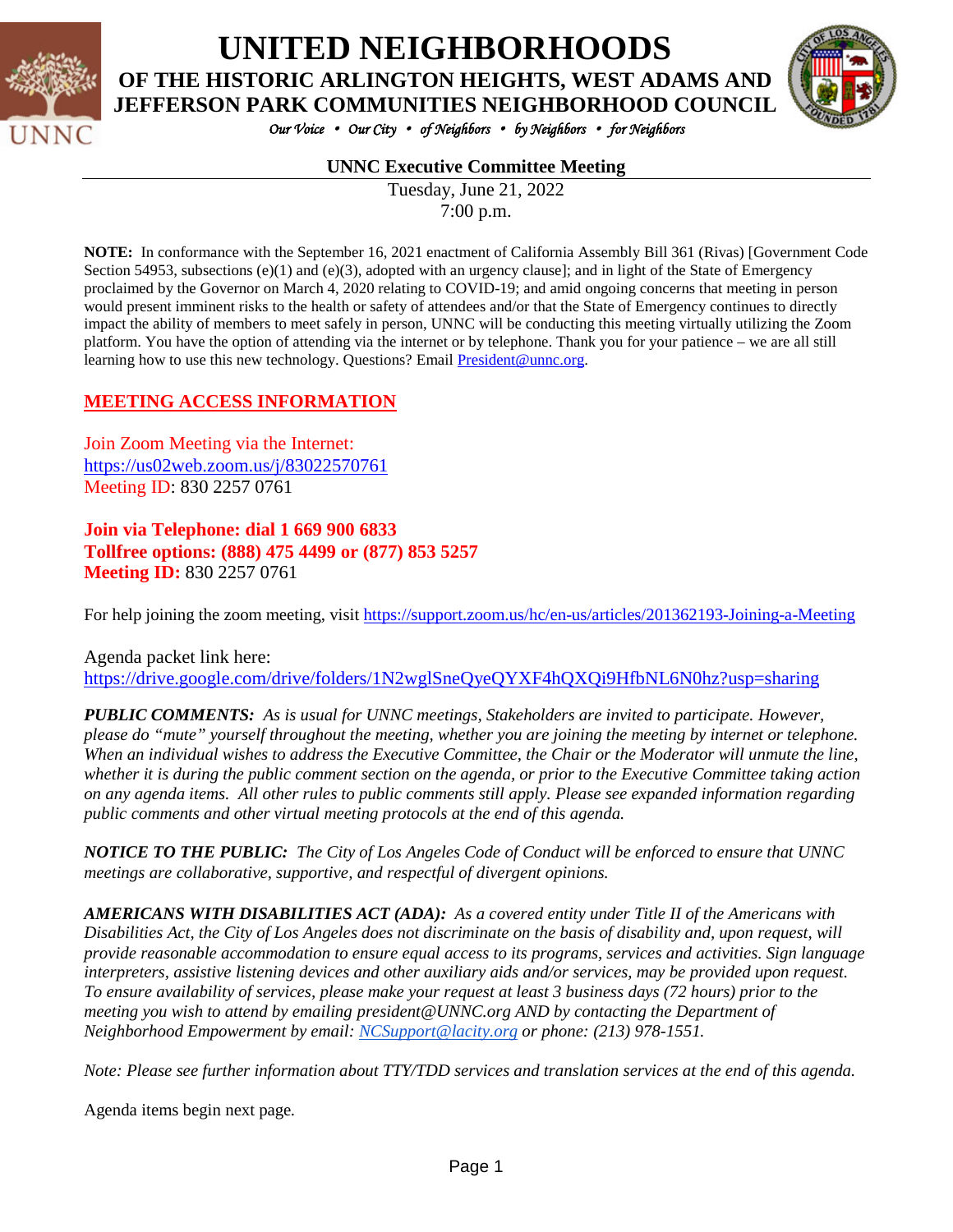

# **UNITED NEIGHBORHOODS**

**OF THE HISTORIC ARLINGTON HEIGHTS, WEST ADAMS AND JEFFERSON PARK COMMUNITIES NEIGHBORHOOD COUNCIL**



*Our Voice* • *Our City* • *of Neighbors* • *by Neighbors* • *for Neighbors* 

### **AGENDA**

1). **Determination to continue to hold meetings virtually**: The Board of Neighborhood Commissioners (BONC) and the Department of Neighborhood Empowerment, with guidance from the Los Angeles City Attorney, have established that BONC has the authority to adopt AB 361 Findings Pursuant to Government Code Section 54953(E)(1)(b)-(c) on behalf of the City's neighborhood councils, and to determine that due to the Covid-19 state of emergency, meeting in person would present imminent risks to the health or safety of attendees. This meeting is being conducted virtually pursuant to that directive.

*AB 361 also defines more clearly how legislative bodies, including neighborhood councils, should prepare their agendas to provide for public access. Legislative bodies shall allow a reasonable amount of time per agenda item to allow public members the opportunity to provide public comment. If the agendas are "timed," then the legislative body shall not close the public comment period for the agenda item to provide public comment until that timed public comment period has elapsed.*

- 7:00 p.m. (2) Call to Order/Approval of Agenda Dolores Spears, UNNC Vice President
- 7:05-7:10 (3) General Public Comment/Announcements 1 min. per speaker
	- (4) Executive Committee Business:
		- A. **Budget Brief:** Greg Jackson **-- DISCUSSION**
		- B. **Update on Pending Projects:** Greg Jackson **-- DISCUSSION**
		- C. **Presentation on Live-Streaming to UNNC YouTube Page:**  Communications Committee **-- DISCUSSION**
		- D. **Review and approval of 2023 NC Election Worksheet:** Along with making selections of time, location and other details for UNNC's own Election Worksheet, Officers will review citywide DRAFT Election Handbook. Discuss potential locations for election (date is Saturday, April 22, 2023). **-- DISCUSSION AND ACTION**
		- E. **UNNC Open Governing Board Seats:** Interview Candidate(s) for Board Position(s). **-- DISCUSSION AND POSSIBLE ACTION**
		- F. **UNNC 20th Anniversary Celebration:** Event and Funding Request, for September Initial Anniversary Event. Discuss parameters of event. Funding to come from 2022-2023 Budget. Request up to \$3,000.00. **– DISCUSSION AND ACTION**
		- G. **Board Member Attendance and Training: Dolores Spears-DISCUSSION**
		- H. **Upcoming Governing Board Meeting Agenda Items – DISCUSSION AND ACTION**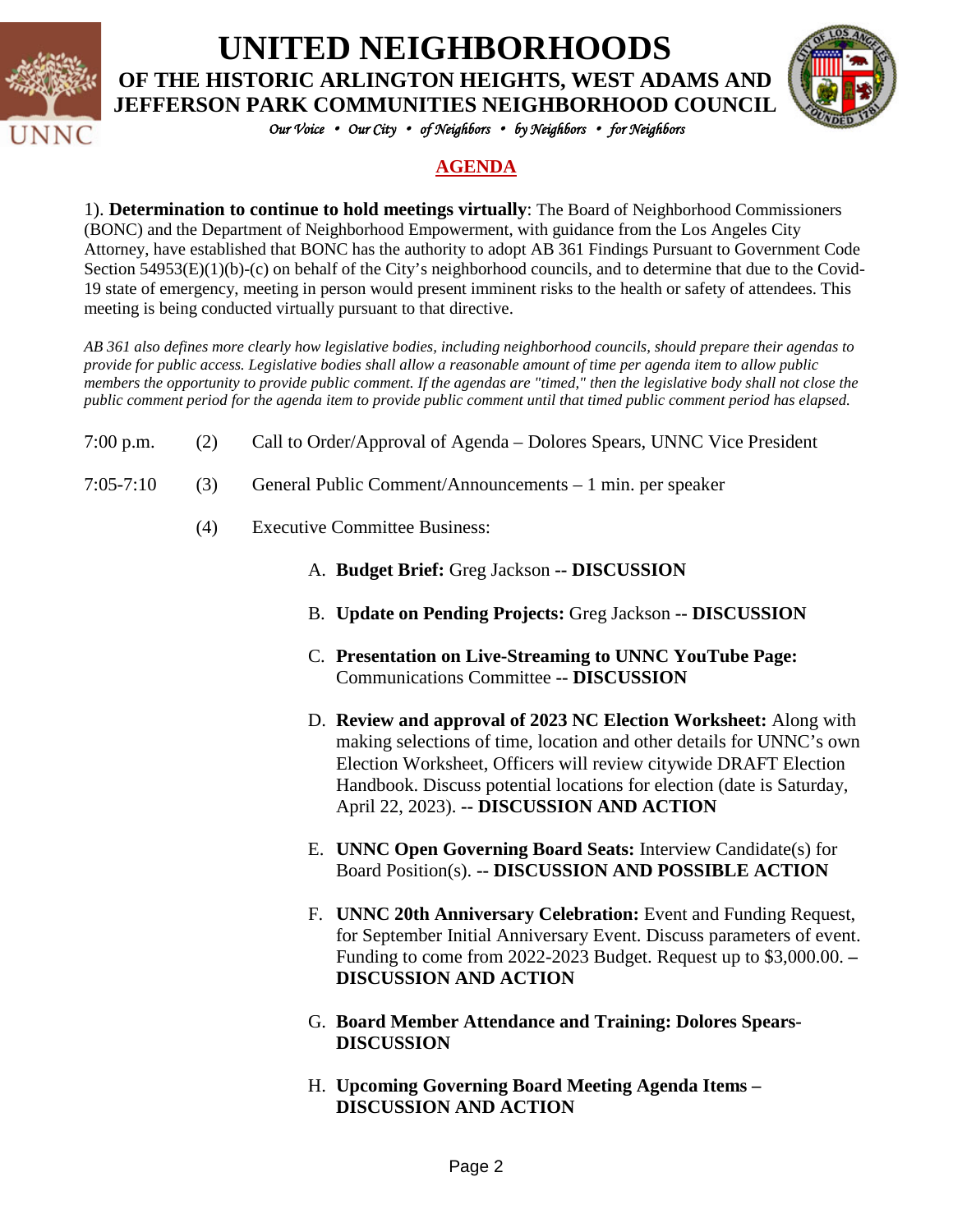

**UNITED NEIGHBORHOODS OF THE HISTORIC ARLINGTON HEIGHTS, WEST ADAMS AND JEFFERSON PARK COMMUNITIES NEIGHBORHOOD COUNCIL**



*Our Voice* • *Our City* • *of Neighbors* • *by Neighbors* • *for Neighbors* 

- (5) **Committee Reports:** Updates, if any.
- (6) **Secretary's Report: Approve Minutes of Prior Meetings**
- (7) **Treasurer's Report:**

Financial Update, Project(s)

#### (8) **Old Business**:

Report regarding recruitment to fill vacant Board Positions. Planning for possible off-site July Board meeting, election of officers Request end-of-year brief from all committee chairpersons – Greg Jackson

#### (9) **Adjourn**

*Time allocations for agenda items are approximate and may be shortened or lengthened at the discretion of the Chairperson.*

**Future Meetings**: The next scheduled UNNC Executive Committee meeting is **Tues., July 19, 2022**, at 7 p.m., subject to cancellation if no agenda items. *(Standing Executive Committee meetings are held on the 3rd Tuesday of the month, currently via Zoom.)*

**Further AB 361 Updates**: Public comment cannot be required to be submitted in advance of the meeting, only real-time public comment is required. If there are any broadcasting interruptions that prevent the public from observing or hearing the meeting, the meeting must be recessed or adjourned. If members of the public are unable to provide public comment or be heard due to issues within the Neighborhood Council's control, the meeting must be recessed or adjourned.

Comments from the public on agenda items will be heard only when the respective item is being considered. Comments from the public on other matters not appearing on the agenda that are within the Board's jurisdiction will be heard during the General Public Comment period. Please note that under the Brown Act, the Board is prevented from acting on a matter that you bring to its attention during the General Public Comment period; however, the issue raised by a member of the public may become the subject of a future Board meeting. Public comment is limited to 1 minute per speaker, unless waived by the presiding officer of the Board.

The agendas for the UNNC meetings are normally posted for public review at some locations that are currently closed due to the COVID-19 crisis. However, this agenda is posted at the following location: South Seas House, 2301 West 24<sup>th</sup> Street, Los Angeles 90018. The agenda is also posted as usual at the UNNC's official website at [www.UNNC.org.](http://www.unnc.org/)where you can also sign up to be notified of future meetings and events. Stakeholders may also subscribe to the City of Los Angeles Early Notification System (ENS), through the City's website at [https://www.lacity.org/government/subscribe](https://www.lacity.org/government/subscribe-agendasnotifications/subscribe-other-meetings-agendas-and-documents)[agendasnotifications/subscribe-other-meetings-agendas-and-documents,](https://www.lacity.org/government/subscribe-agendasnotifications/subscribe-other-meetings-agendas-and-documents) to receive notices for UNNC meetings (and other government entities). For more information, you may also contact the President of UNNC, at [president@UNNC.org](mailto:president@UNNC.org) or at 323-731-8686.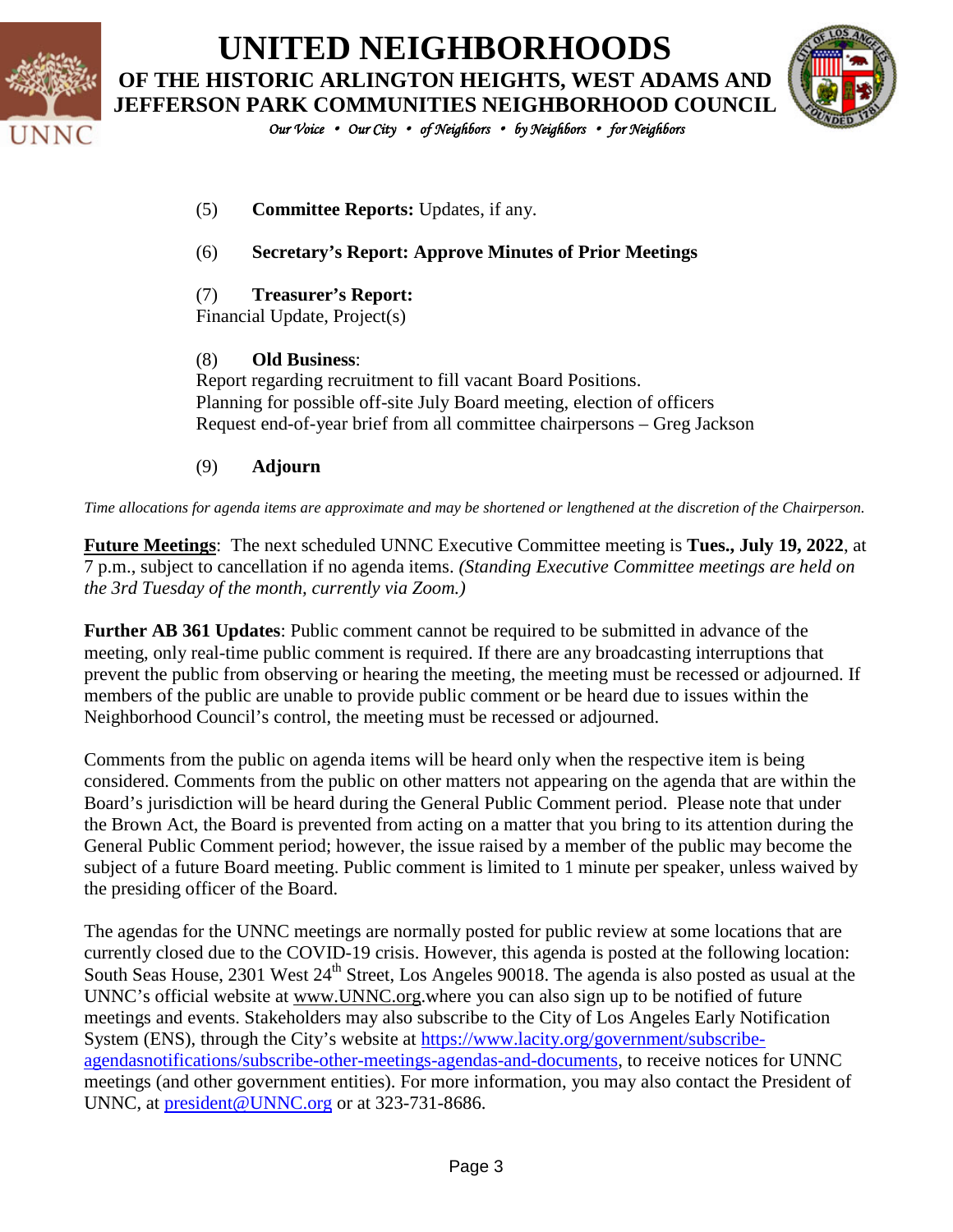

## **UNITED NEIGHBORHOODS OF THE HISTORIC ARLINGTON HEIGHTS, WEST ADAMS AND JEFFERSON PARK COMMUNITIES NEIGHBORHOOD COUNCIL**



*Our Voice* • *Our City* • *of Neighbors* • *by Neighbors* • *for Neighbors* 

#### **Telecommunication Relay Services**

Telephone communication is one of the most important forms of communication in society today. Due to advancements in technology, telephone devices have evolved with new services and capabilities. Individuals who are deaf and hard of hearing, and individuals with a speech disability are following these trends and are rapidly migrating to more advanced telecommunications methods, both for peer-topeer and third-party telecommunications relay service (TRS) communications.

Telecommunications Relay Service is a telephone service that allows persons with hearing or speech disabilities to place and receive telephone calls. TRS is available in all 50 states, the District of Columbia, Puerto Rico and the U.S. territories for local and/or long distance calls. TRS providers generally telephone companies - are compensated for the costs of providing TRS from either a state or a federal fund. There is no cost to the TRS user. What forms of TRS are available? There are several forms of TRS, depending on the particular needs of the user and the equipment available: TRS includes: Text to Voice TIY-Based TRS; Speech-to-Speech Relay Service; Shared Non-English Language Relay Service; Captioned Telephone Relay Service; Internet Protocol Relay Service; and Video Relay Service.

Please visit this site for detail descriptions: <https://www.fcc.gov/consumers/guides/telecommunications-relay-service-trs>

Don't hang up! Some people hang up on TRS calls because they think the CA is a telemarketer. If you hear, "Hello. This is the relay service ... " when you pick up the phone, please don't hang up! You are about to talk, through a TRS provider, to a person who is deaf, hard-of-hearing, or has a speech disability.

Telecommunications Relay Service is a telephone service that allows persons with hearing or speech disabilities to place and receive telephone calls. If you have limitations hearing or speaking a speciallytrained Communications Assistant (CA) can relay telephone conversations for all of your calls. In California, dial 711to reach the California Relay Service (CRS). If you prefer having your calls immediately answered in your mode of communication, dial one of the toll-free modality- and languagespecific numbers below. The call will be routed to the CRS provider.

TTY/VCO/HCO to Voice 1-800-735-29291/English 800-855-3000/Spanish

Voice to TTY/VCO/HCO 1-800-735-2922/English 1-800-855-3000/Spanish

From or to Speech-to-Speech 1-800-854-7784/ English & Spanish